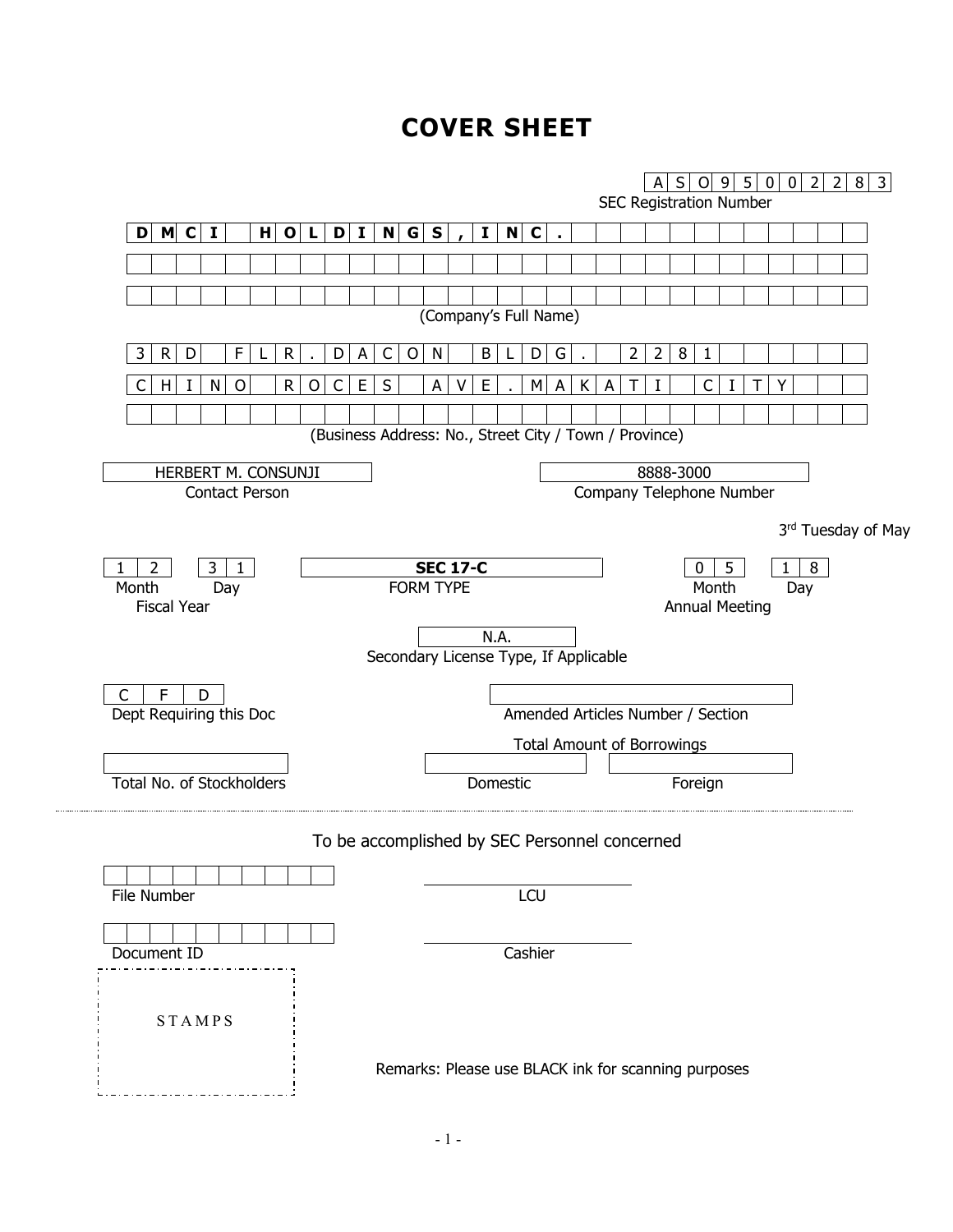# **SECURITIES AND EXCHANGE COMMISSION**

### SEC FORM 17-C

# **CURRENT REPORT UNDER SECTION 17 OF THE SECURITIES REGULATION CODE AND SRC RULE 17.2(c) THEREUNDER**

- 1. November 8, 2021 Date of Report (Date of earliest event reported)
- 2. SEC Identification Number ASO95-002283 3. BIR Tax Identification No. 004-703-376
- 4. DMCI Holdings, Inc. Exact name of issuer as specified in its charter
- 5. Philippines 6. (SEC Use Only) Province, country or other jurisdiction of incorporation Industry Classification Code:
- 7. 3/F Dacon Building, 2281 Don Chino Roces Avenue, Makati City 1231 Address of principal office **Postal Code** Postal Code
- 8. (632) 8888-3000 Issuer's telephone number, including area code
- 9. Not applicable Former name or former address, if changed since last report
- 10. Securities registered pursuant to Sections 8 and 12 of the SRC or Sections 4 and 8 of the RSA

| Title of Each Class                             | No. of Shares Outstanding | Amount                         |  |  |  |  |
|-------------------------------------------------|---------------------------|--------------------------------|--|--|--|--|
| <b>Common Shares</b><br><b>Preferred Shares</b> | 13.277.470.000<br>960     | Php13,277,470,000.00<br>960.00 |  |  |  |  |
| TOTAL                                           | 13.277.470.960            | Php13,277,470,960.00           |  |  |  |  |

11. Indicate the item numbers reported herein: Item 9

<span id="page-1-0"></span> $\overline{a}$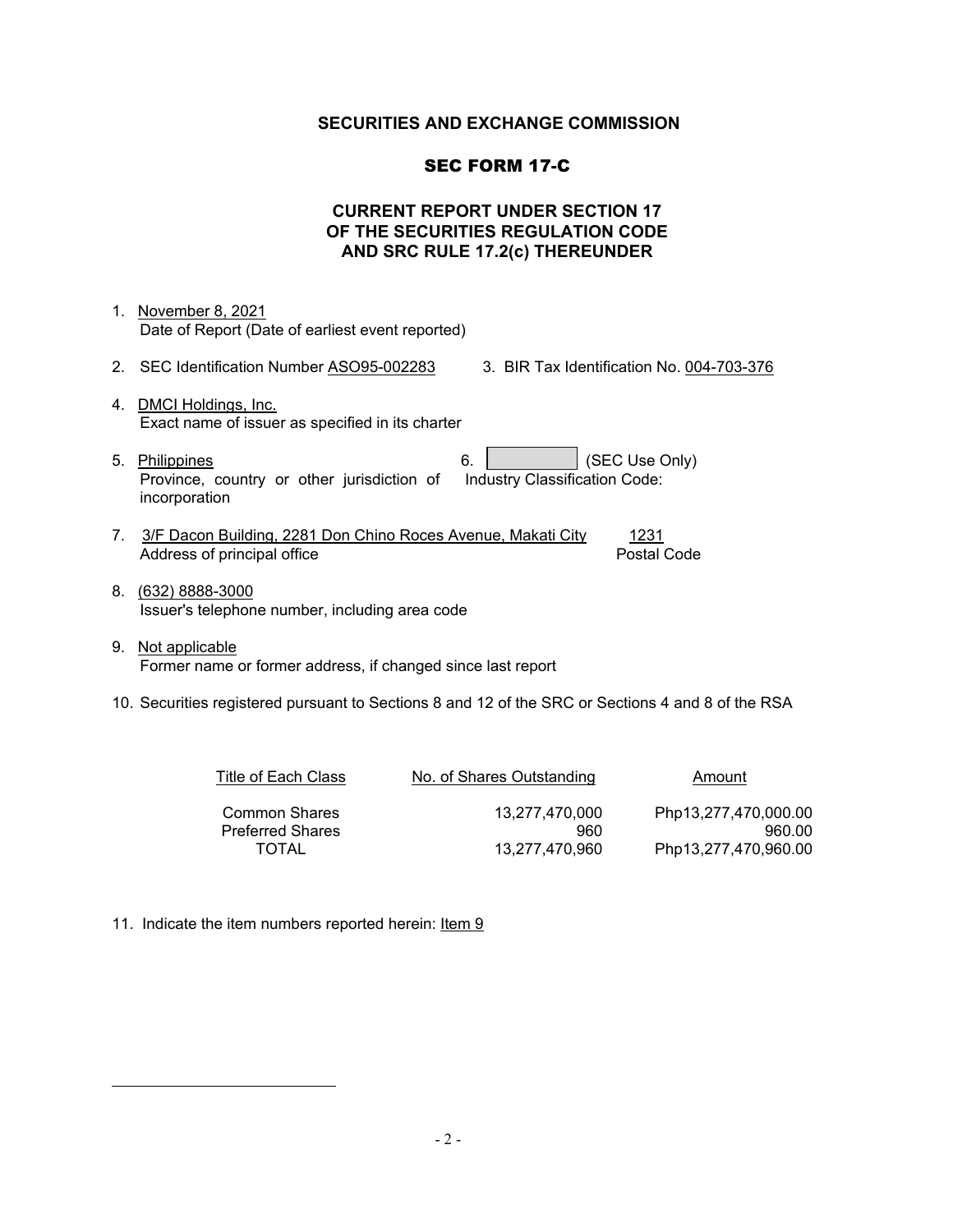#### **Item 9. Other Matters**

This is to inform the investing public of the following Press Release.

#### **DMCI Holdings 9M core income hits record high P12.3B; Q3 earnings more than double to P4B**

Diversified engineering conglomerate DMCI Holdings, Inc. more than tripled its nine-month consolidated net income from P3.9 billion to P13.5 billion as consolidated revenues swung to an all-time high of P80 billion, an 82-percent upturn from P44 billion last year.

Consolidated revenues skyrocketed on the strong rally of coal, nickel and electricity prices, coupled with the steady increase in construction accomplishments.

Excluding a nonrecurring loss of P592 million last year due mainly to sales cancellations for a DMCI Homes project and a nonrecurring gain of P1.2 billion from the remeasurement of deferred tax liabilities as a result of the CREATE law and sale of a lot, consolidated core net income soared 173 percent from P4.5 billion to P12.3 billion, a record high for the company.

For the third quarter alone, DMCI Holdings saw its consolidated net income and core earnings both grow 113 percent from P1.9 billion to P4 billion, as revenues for the period rose by 46 percent from P18 billion to P26.4 billion.

"This is our highest third-quarter revenue ever. If current market and operating conditions continue for the rest of the year, we expect our fourth quarter results to be even better," said DMCI Holdings chairman and president Isidro A. Consunji.

From January to September, net income contribution from **Semirara Mining and Power Corporation** surged 252 percent from P1.7 billion to P6 billion on higher coal shipments and average selling prices for coal and electricity.

Sluggish billed volume and lower average effective tariff as a result of quarantine restrictions pulled down **Maynilad** contribution by 8 percent from P1.2 billion to P1.1 billion.

**DMCI Homes** contributed P3.2 billion in core earnings, up 199 percent from P1 billion on higher construction accomplishments and down payment recognition from new accounts.

Contribution from **DMCI Mining** expanded by 290 percent from P252 million to P983 million on higher selling prices, shipment and production, as two of its mines operated at full capacity during the year.

**D.M. Consunji, Inc.** recovered from its P97 million net loss and contributed P585 million owing to higher construction accomplishments and minimal COVID-19 costs.

With higher electricity sales and average selling price, **DMCI Power** was able to raise its net income contribution by 6 percent from P403 million to P428 million.

Income from parent and others went up by 128 percent from a net loss of P54 million to a net income of P15 million on the absence of a one-time cost related to the COVID-19 pandemic.

###